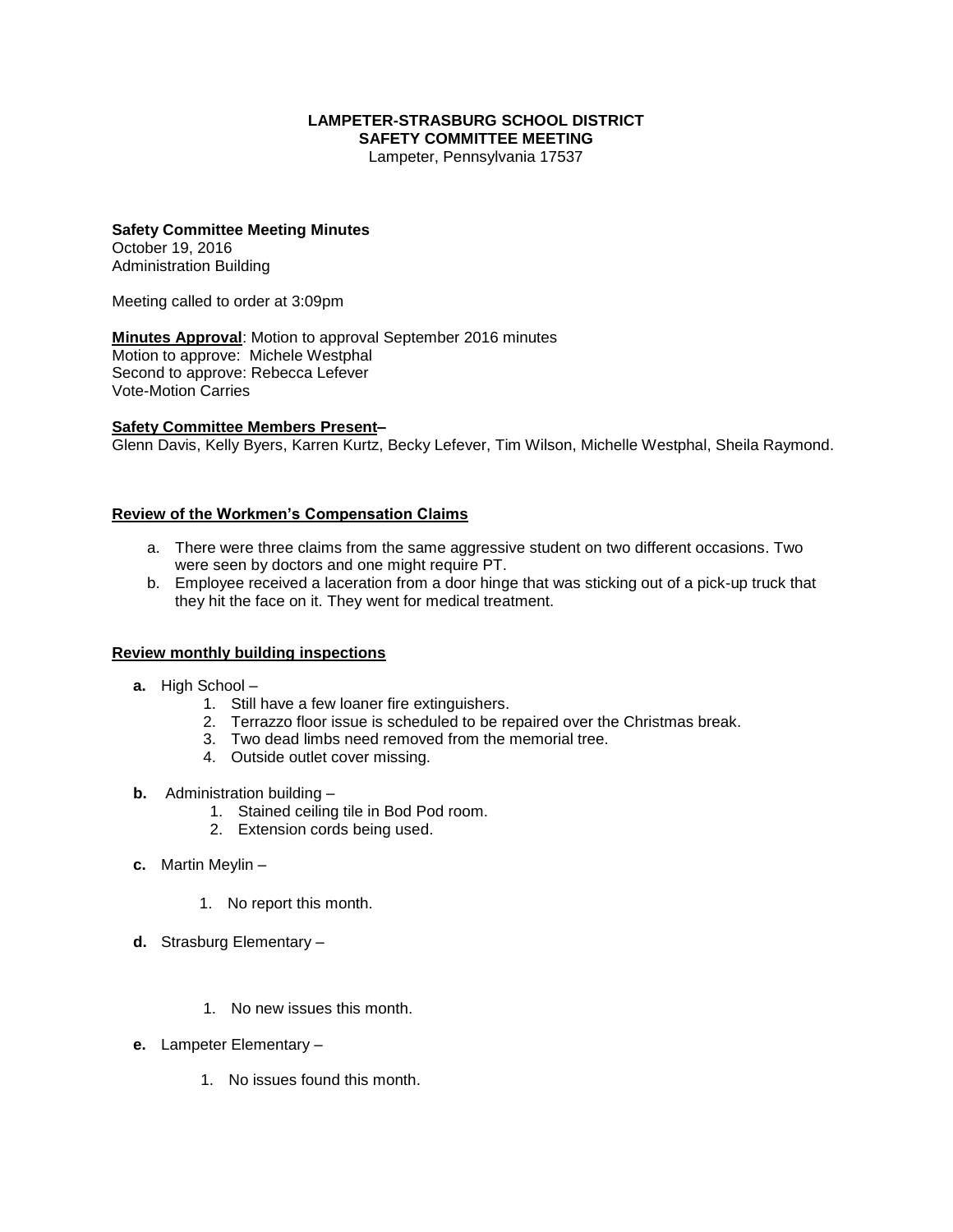- **f.** Hans Herr
	- 1. Several stained ceiling tiles need replaced.

## **g. Maintenance building –**

1. No items found at this time.

### **h.Grounds –**

- 1. Two manhole covers need adjusted. They are tripping hazards.
- 2. Two sink holes at drain inlets need repaired.

## **l.Field houses** –

No issues found this month

**Safety Poster Locations**

.

It has been discussed with each building principal to locate a designated safety poster location and I will have my staff install map strips to display the posters.

### **Review the items from last meeting**

- a. The HS outdoor classroom has been cleaned up and safety issues there have been resolved.
- b. The tree stumps have been ground out eliminating the tripping hazard.
- c. The individual that was reported on the roof at Strasburg Elementary school has been identified thanks to social media. The name has been turned over to the police.

## **Items from the Committee**

- 1. Several members expressed concern with the MM students playing in the roadway at recess.
- 2. Students were in the staff parking lot and also running down over the main drive onto properties in Candle Stick Square.
- 3. Students were climbing the young trees and could get hurt if the branches would break.

## **Next Meeting – November 16, 2016 at 3pm in the Admin Board room**